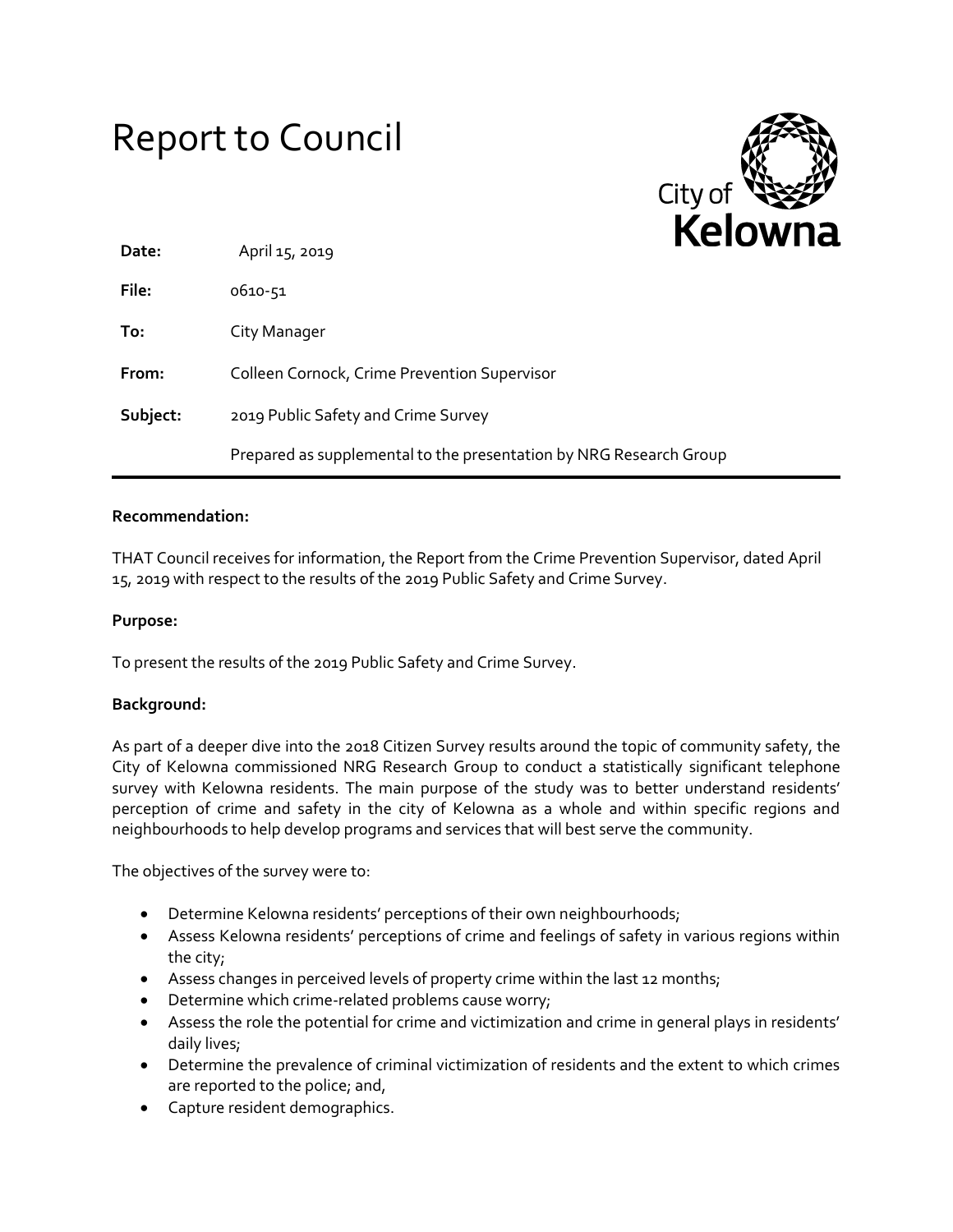The 2019 telephone survey was conducted through cell phone and landline methodology with the final sample size of 300 adult Kelowna residents. The data collection period was from February 27 through March 6, 2019. The data was weighted to reflect the city's demographics according to the 2016 Census. The survey results are accurate within 5.7 %, at the 95% level of confidence.

# **Overall Results**

Results are generally positive and nearly all residents feel very safe or somewhat safe in their neighbourhood during the daytime (99%) and in their residence during the daytime (98%). Open-ended responses from respondents mentions low crime rates as the primary reason for why they feel their neighbourhood is safe relative to others in the city. Secondary issues mentioned include:

- Good neighbours/neighbourhood watch
- Residential area/Family oriented
- Secluded/rural area
- Gated community
- Police presence in area

Both the prospect of being victimized by a crime and crime in general never or rarely affects nearly sevenin-ten residents citywide. For those who indicate that either the prospect of being victimized by a crime or crime in general affects their life most or some of the time (31%), the top reason given was that it causes them stress and worry or that they feel unsafe (29%).

## **Top community issues**

The primary reason for residents in all regions rating their neighbourhood as unsafe is the presence of people without homes and open drug use. In addition, citywide, residents think the most important crime-related problems are breaking and entering/property crimes and drug use. Central Kelowna cited these issues significantly more than those of North and North East Kelowna or East and East Central Kelowna. One-quarter of residents citywide believe the property crime rate has risen in their neighbourhood over the past 12 months and one-half believe property crime has increased in the city overall. Of all residents who experienced crime in the city in the past 12 months, nine-in-ten had experienced property crime. Based on this, staff will continue to developed programs within the City's Crime Prevention Unit that focus on addressing property crime.

Overall, nearly three-in-ten residents (28%) have been a victim of a crime in the city of Kelowna in the past year. Of those, just over one-half (53%) say that they reported the crime to the police. This assists in confirming staff's current understanding of crime reporting frequency relative to actual incidents, staff will continue to resource programs and strategies aimed at increasing reporting of incidents of crime and building awareness in the community regarding 'who to call, and when'.

The entire survey report is available to the pubic online, anyone that would like more details can visit: Kelowna.ca/safety to see the Public Safety and Crime Survey Report.